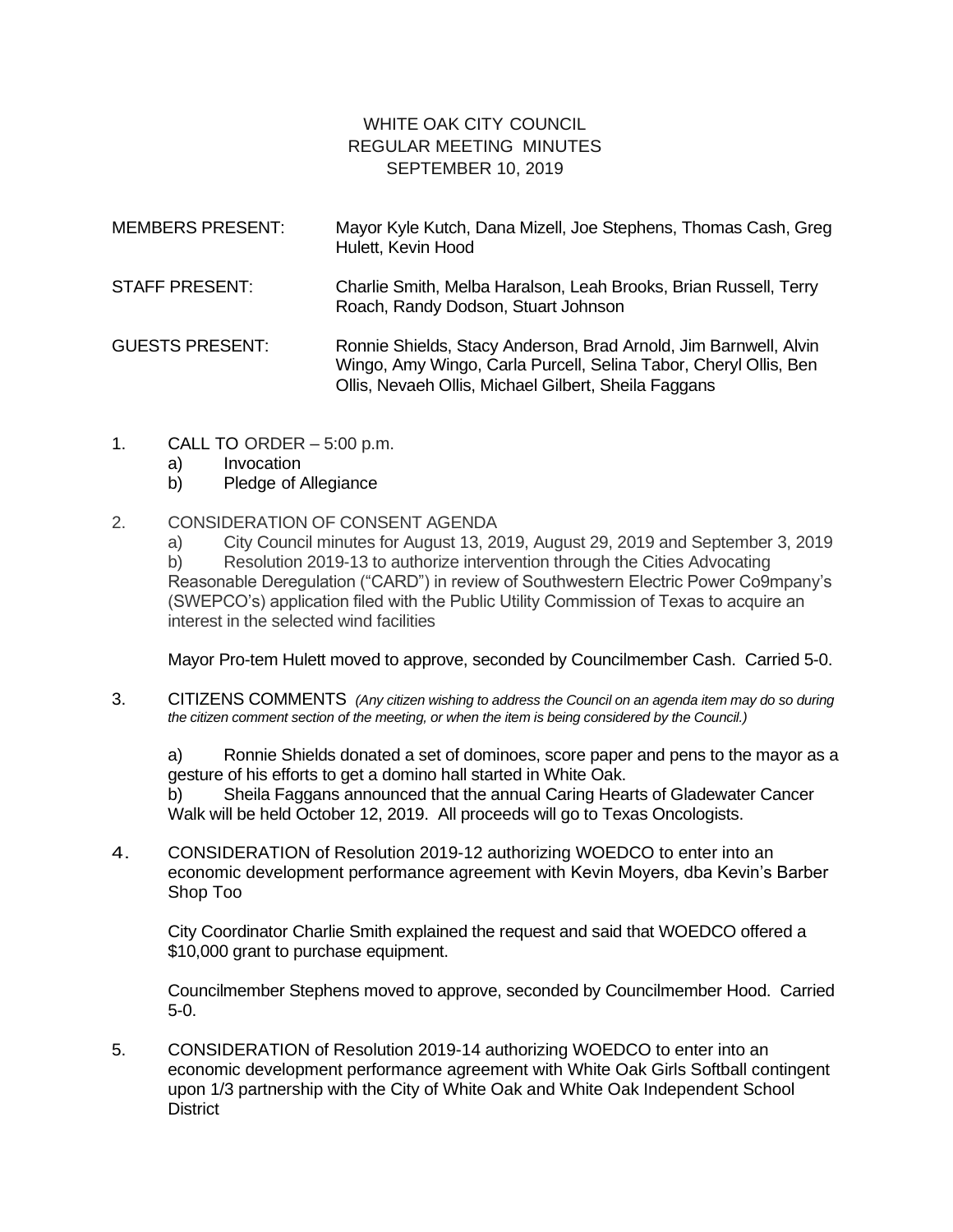City Coordinator Smith stated that the White Oak Girls Softball requested assistance from WOEDCO to build a locker room facility for \$61,505. WOEDCO offered a grant of 1/3 of the cost (approximately \$20,500) contingent upon partnership with the city and school for the remainder. Mr. Smith said he attended the school board meeting and they approved \$50,000 for the locker room stating the current facility plans were not large enough to allow for growth of the program.

Alvin Wingo presented the request to the council and answered questions. He said they need to go back to the drawing board to redesign a larger facility. Mr. Smith stated this will go back on the city council agenda once the numbers are updated.

Mayor Pro-tem Hulett moved to approve the resolution, seconded by Councilmember Stephens. Carried 5-0.

6. CONSIDERATION of contract with the City of Longview for Animal Shelter Services

City Coordinator Charlie Smith said the rate is going up to \$142 per animal. He said we will be setting up some type of voucher program that residents need to obtain before taking animals to the shelter. He said we have no money to gain from it, but it may help curtail some of the costs and it enable us to know who is surrendering animals. He said there will be an amendment to the contract.

After a short discussion, Councilmember Hood moved to approve, seconded by Councilmember Stephens. Carried 5-0.

7. CONSIDERATION of White Oak High School Baseball Field loan renewal

Loan is not matured. No action taken.

8. CONSIDERATION of Ordinance 2019-06 to approve amendments and adjustments to fiscal year 2019 Utility Fund budget

Asst. City Manager Melba Haralson explained the budget amendments and adjustments totaling \$220,400.

Mayor Pro-tem Hulett moved to approve, seconded by Councilmember Stephens. Carried 5-0.

9. CONSIDERATION of Ordinance 2019-07 to adopt the budget for fiscal year 2019-2020 *(Record vote required.)*

Councilmember Cash moved to approve, seconded by Mayor Pro-tem Hulett. Record vote taken: Mizell, Stephens, Cash, Hulett, and Hood all in favor. Carried 5-0.

10. RATIFICATION VOTE to adopt the budget for fiscal year 2019-2020 that will raise total property tax revenue *(Record vote required.)*